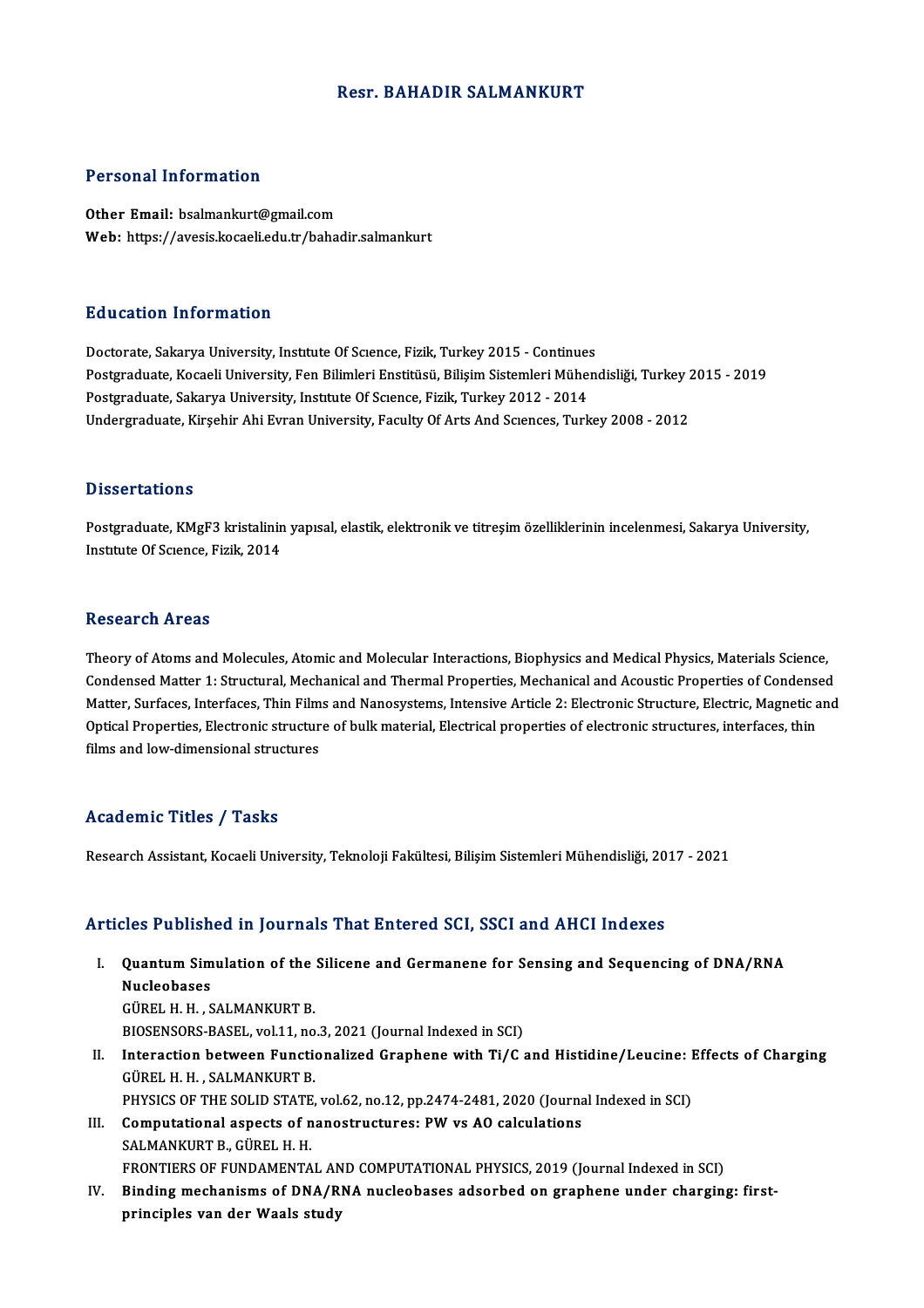GÜREL H. H., Salmankurt B. MATERIALS RESEARCH EXPRESS, vol.4, no.6, 2017 (Journal Indexed in SCI)

- GÜREL H. H. , Salmankurt B.<br>MATERIALS RESEARCH EXPRESS, vol.4, no.6, 2017 (Journal Indexed in SCI)<br>V. First-principles study of structural, mechanical, lattice dynamical and thermal properties of nodal-<br>line comimatele 7xY MATERIALS RESEARCH EXPRESS, vol.4, no.6, 2<br>First-principles study of structural, mech<br>line semimetals ZrXY (X=Si, Ge; Y=S, Se)<br>Selmanluut B. Duman S First-principles study<br>line semimetals ZrXY<br>Salmankurt B., Duman S.<br>PHILOSOPHICAL MACAZ line semimetals ZrXY (X=Si, Ge; Y=S, Se)<br>Salmankurt B., Duman S.<br>PHILOSOPHICAL MAGAZINE, vol.97, no.3, pp.175-186, 2017 (Journal Indexed in SCI) Salmankurt B., Duman S.<br>PHILOSOPHICAL MAGAZINE, vol.97, no.3, pp.175-186, 2017 (Journal Indexed in SCI)<br>VI. Investigation of the structural, mechanical, dynamical and thermal properties of CsCaF3 and CsCdF3<br>Salmankurt B. D
- PHILOSOPHICAL MAGAZ<br>Investigation of the st<br>Salmankurt B., Duman S.<br>MATEPIALS RESEARCH I Investigation of the structural, mechanical, dynamical and thermal<br>Salmankurt B., Duman S.<br>MATERIALS RESEARCH EXPRESS, vol.3, no.4, 2016 (Journal Indexed in SCI)<br>Investigation of structural, mechanical, electronic, ontical

Salmankurt B., Duman S.<br>MATERIALS RESEARCH EXPRESS, vol.3, no.4, 2016 (Journal Indexed in SCI)<br>VII. Investigation of structural, mechanical, electronic, optical, and dynamical properties of cubic BaLiF3,<br>ReliH3, and SrliH3 MATERIALS RESEARCH EXPRESS, vol.3, no.4, 2016 (Journal Indexed in SCI)<br>Investigation of structural, mechanical, electronic, optical, and dyn<br>BaLiH3, and SrLiH3<br>Yalcin B. G., Salmankurt B., Duman S. Investigation of structural, mech<br>BaLiH3, and SrLiH3<br>Yalcin B. G. , Salmankurt B., Duman S.<br>MATEDIALS BESEADCH EVPRESS vol

MATERIALS RESEARCH EXPRESS, vol.3, no.3, 2016 (Journal Indexed in SCI)

Yalcin B. G. , Salmankurt B., Duman S.<br>MATERIALS RESEARCH EXPRESS, vol.3, no.3, 2016 (Journal Indexed in SCI)<br>VIII. Structural, electronic, optical, vibrational and transport properties of CuBX2 (X = S, Se, Te)<br>chalconyrit MATERIALS RE<br>Structural, ele<br>chalcopyrites<br>Paggi S. Valgin l Structural, electronic, optical, vibrational and transpor<br>chalcopyrites<br>Bagci S., Yalcin B. G. , Aliabad H. A. R. , Duman S., Salmankurt B.<br>BSC ADVANGES vol.6, po 64, pp 59527, 59549, 2016 (Journal l

chalcopyrites<br>Bagci S., Yalcin B. G. , Aliabad H. A. R. , Duman S., Salmankurt B.<br>RSC ADVANCES, vol.6, no.64, pp.59527-59540, 2016 (Journal Indexed in SCI)

# ksc ADvANces, vol.6, no.64, pp.59527-59540, 2016 (journal indexed in s<br>Refereed Congress / Symposium Publications in Proceedings

| Refereed Congress / Symposium Publications in Proceedings |                                                                                                             |
|-----------------------------------------------------------|-------------------------------------------------------------------------------------------------------------|
| L                                                         | Past and Present of High Performance Computing                                                              |
|                                                           | GÜREL H. H., SALMANKURT B.                                                                                  |
|                                                           | Uluslararası Marmara Fen ve Sosyal Bilimler Kongresi, 1 - 03 November 2019                                  |
| П.                                                        | Theoretical investigation of interaction Valine molecule with Black Phosphorene                             |
|                                                           | SALMANKURT B., GÜREL H. H.                                                                                  |
|                                                           | Uluslararası Marmara Fen ve Sosyal Bilimler Kongresi, 1 - 03 November 2019                                  |
| III.                                                      | Ba2BiAu termoelektrik malzemesinin yapısal, elastik ve titreşimsel özelliklerinin kuramsal olarak           |
|                                                           | incelenmesi                                                                                                 |
|                                                           | SALMANKURT B., GÜREL H. H.                                                                                  |
|                                                           | IMASCON2019, 26 - 28 April 2019                                                                             |
| IV.                                                       | İki boyutlu nano yapılar ve bunların moleküllerle etkileşimini değiştirme yolları                           |
|                                                           | SALMANKURT B., GÜREL H. H.                                                                                  |
|                                                           | IMASCON2019, 26 - 28 April 2019                                                                             |
| V.                                                        | Computational Aspects of Nanostructures: PW vs AO calculations                                              |
|                                                           | Salmankurt B., GÜREL H. H.                                                                                  |
|                                                           | 10th Jubilee Conference of the Balkan-Physical-Union (BPU), Sofija, Bulgaria, 26 - 30 August 2018, vol.2075 |
| VI.                                                       | Theoretical Investigation of Biosensing Properties of A New Two Dimensional Material                        |
|                                                           | SALMANKURT B., GÜREL H. H.                                                                                  |
|                                                           | TFD34, 5 - 09 September 2018                                                                                |
| VII.                                                      | Physical Properties of BaAgBi: a theoretical study                                                          |
|                                                           | SALMANKURT B., GÜREL H. H.                                                                                  |
|                                                           | TFD34, 5 - 09 September 2018                                                                                |
| VIII.                                                     | Effects of Electric Field on the Properties of 2D Topological Insulators                                    |
|                                                           | Salmankurt B., GÜREL H. H.                                                                                  |
|                                                           | 33rd International Physics Congress of the Turkish-Physical-Society (TPS), Bodrum, Turkey, 6 - 10 September |
|                                                           | 2017, vol 1935                                                                                              |
| IX.                                                       | Binding Mechanism of Guanine on Blue Phosphorene                                                            |
|                                                           | SALMANKURT B., GÜREL H. H.                                                                                  |
|                                                           | 13th Nanoscience Nanotechnology Conference, 22 - 25 October 2017                                            |
|                                                           | Dinding Machaniam of Cuantra an Dhia Dhaanhanana                                                            |

X. Binding Mechanism of Guanine on Blue Phosphorene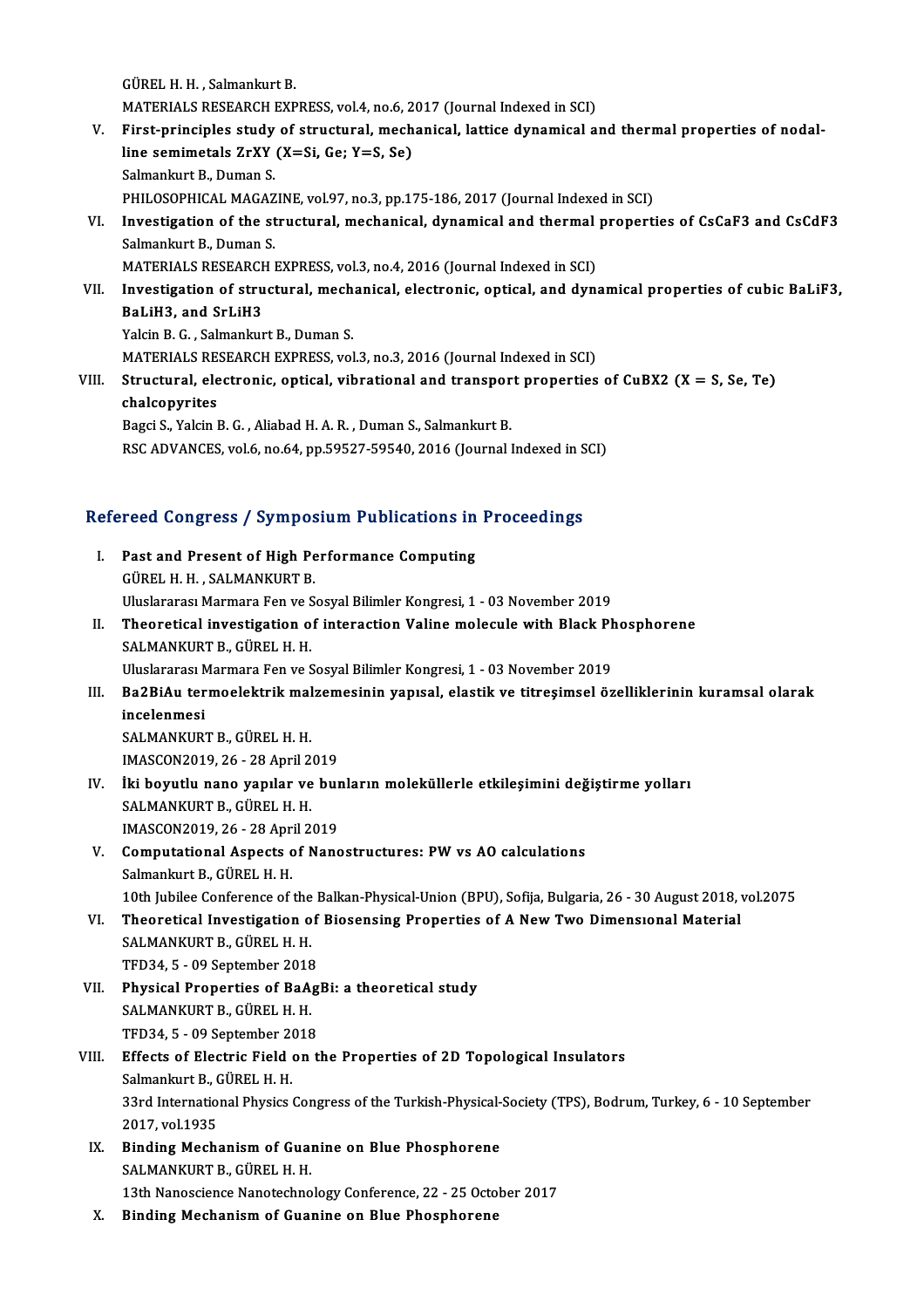SALMANKURT B., GÜREL H.H. SALMANKURT B., GÜREL H. H.<br>13th Nanoscience and Nanotechnology Conference, 22 - 25 October 2017<br>The lattice dunamic proporties of Ag27rSpS4 SALMANKURT B., GÜREL H. H.<br>13th Nanoscience and Nanotechnology Conference,<br>XI. The lattice dynamic properties of Ag2ZnSnS4<br>SALMANKURT B. BAČCLS 13th Nanoscience and Nan<br>The lattice dynamic pro<br>SALMANKURT B., BAĞCI S.<br>Türk Firik Derneği 22 Hlue The lattice dynamic properties of Ag2ZnSnS4<br>SALMANKURT B., BAĞCI S.<br>Türk Fizik Derneği 33. Uluslararası Fizik Kongresi(TFD33), 6 - 10 September 2017 SALMANKURT B., BAĞCI S.<br>Türk Fizik Derneği 33. Uluslararası Fizik Kongresi(TFD33), 6 - 10 September 2017<br>XII. Graphene-Based Electrochemical Biosensors for Detection of Amino Acids<br>SALMANKURT R. CÜREL H. H. Türk Fizik Derneği 33. Uluslara<br><mark>Graphene-Based Electroch</mark><br>SALMANKURT B., GÜREL H. H.<br>Turkich Physical Society 33th I Graphene-Based Electrochemical Biosensors for Detection of Amino Acids<br>SALMANKURT B., GÜREL H. H.<br>Turkish Physical Society 33th International Physics Congress., 6 - 10 September 2017<br>CRAPHENE RASED ELECTROCHEMICAL RIOSENSO SALMANKURT B., GÜREL H. H.<br>Turkish Physical Society 33th International Physics Congress., 6 - 10 September 2017<br>XIII. GRAPHENE-BASED ELECTROCHEMICAL BIOSENSORS FOR DETECTION OF AMINO ACIDS<br>SALMANKURT B.. GÜREL H. H. Turkish Physical Society 33th International Physics Congress., 6 - 10 September 2017 GRAPHENE-BASED ELECTROCHEMICAL BIOSENSORS FOR DETECTION OF A<br>SALMANKURT B., GÜREL H. H.<br>Turkish physical society 33th international physics congress, 6 - 10 September 2017<br>Modifying of Cas Adsorntion on Phosphorone XIV. Modifying of Gas Adsorption on Phosphorene Turkish physical society 33<br>Modifying of Gas Adsorp<br>Salmankurt B., GÜREL H. H.<br>22nd International Physics Modifying of Gas Adsorption on Phosphorene<br>Salmankurt B., GÜREL H. H.<br>32nd International Physics Congress of Turkish-Physical-Society (TPS), Bodrum, Turkey, 6 - 09 September 2016,<br>vol.1915 Salmanku<br>32nd Inte<br>vol.1815<br>The Stru 32nd International Physics Congress of Turkish-Physical-Society (TPS), Bodrum, Turkey, 6 - 09<br>vol.1815<br>XV. The Structural, Electronic, Dynamical and Thermal Properties of LaSn3 and LaPb3<br>Fouries U. K. E. Selmanluut B. Duma vol.1815<br>XV. The Structural, Electronic, Dynamical and Thermal Properties of LaSn3 and LaPb3<br>Feyzioglu K. F., Salmankurt B., Duman S. The Structural, Electronic, Dynamical and Thermal Properties of LaSn3 and LaPb3<br>Feyzioglu K. F. , Salmankurt B., Duman S.<br>32nd International Physics Congress of Turkish-Physical-Society (TPS), Bodrum, Turkey, 6 - 09 Septem Feyzioglu<br>32nd Inte<br>vol.1815<br>Theorati 32nd International Physics Congress of Turkish-Physical-Society (TPS), Bodrum, Turkey, 6 - 09 September 2016<br>vol.1815<br>XVI. Theoretical Investigation of the Structural, Electronic, Dynamical and Thermal Properties of YSn3<br>a vol.1815<br>Theoretica<br>and YPb3<br>Kilicarslan Theoretical Investigation of the St<br>and YPb3<br>Kilicarslan A., Salmankurt B., Duman S.<br>22nd International Physics Congress o **and YPb3**<br>Kilicarslan A., Salmankurt B., Duman S.<br>32nd International Physics Congress of Turkish-Physical-Society (TPS), Bodrum, Turkey, 6 - 09 September 2016,<br>vol.1915 Kilicarsla<br>32nd Inte<br>vol.1815<br>Interacti 32nd International Physics Congress of Turkish-Physical-Society (TPS), Bodrum, Turi<br>vol.1815<br>XVII. Interaction Mechanism of Biomolecules on Vacancy Defected 2D Materials<br>CUPEL H. H. Salmankurt P vol.1815<br>XVII. Interaction Mechanism of Biomolecules on Vacancy Defected 2D Materials 32nd International Physics Congress of Turkish-Physical-Society (TPS), Bodrum, Turkey, 6 - 09 September 2016,<br>vol.1815 GÜREL H. H., Salmankurt B. 32nd International Physics Congress of Turkish-Physical-Society (TPS), Bodrum, Turkey, 6 - 09 September :<br>vol.1815<br>XVIII. Interactions of Amino Acids with Adatoms(Ti, C,O) Decorated Graphene via Effect of Charging<br>Selmanku vol.1815<br>Interactions of Amino A<br>Salmankurt B., GÜREL H. H.<br>22nd International Physics Interactions of Amino Acids with Adatoms(Ti, C,O) Decorated Graphene via Effect of Charging<br>Salmankurt B., GÜREL H. H.<br>32nd International Physics Congress of Turkish-Physical-Society (TPS), Bodrum, Turkey, 6 - 09 September Salmankurt B., GÜREL H. H.<br>32nd International Physics Congress of Turkish-Physical-Society (TPS), Bodrum, Turkey, 6 - 09 September 2016,<br>vol.1815 32nd International Physics Congress of Turkish-Physical-Society (TPS), Bodrum, Turkey, 6 - 09 \;<br>vol.1815<br>XIX. First-Principles Studies of the Atomic, Elastic and Vibrational Properties of BaNbO3 vol.1815<br>First-Principles Studies of the Atomic, Elastic an<br>Kilicarslan A., Bal E., Dinc M., Salmankurt B., Duman S.<br><sup>Oth Intornational Physics Conforence of the Ballma Ph</sub></sup> First-Principles Studies of the Atomic, Elastic and Vibrational Properties of BaNbO3<br>Kilicarslan A., Bal E., Dinc M., Salmankurt B., Duman S.<br>9th International Physics Conference of the Balkan-Physical-Union (BPU), İstanbu Kilicarsla<br>9th Intern<br>vol.1722<br>Biologia XX. Biological Applications Of Graphene Oxide vol.1722<br><mark>Biological Applications O</mark><br>GÜREL H. H. , Salmankurt B.<br><sup>Oth International Physics Co</sub></sup> 9th International Physics Conference of the Balkan-Physical-Union (BPU), İstanbul, Turkey, 24 - 27 August 2015,<br>vol.1722 GÜREL H.<br>9th Intern<br>vol.1722<br>Craphan 9th International Physics Confer<br>vol.1722<br>XXI. Graphene Based Biosensors<br>CÜPEL H H Selmanlaut P vol.1722<br><mark>Graphene Based Biosens</mark><br>GÜREL H. H. , Salmankurt B.<br><sup>Oth Intornational Physiss Co</sup> Graphene Based Biosensors<br>GÜREL H. H. , Salmankurt B.<br>9th International Physics Conference of the Balkan-Physical-Union (BPU), İstanbul, Turkey, 24 - 27 August 2015, GÜREL H. H. , Salmankurt B.<br>9th International Physics Co<br>vol.1722 9th International Physics Conference of the Balkan-Physical-Ur<br>vol.1722<br>XXII. Structural, Elastic and Vibrational Properties of ScGa3<br>Pel E. Dine M. Kilicarskn A. Salmankut B. Duman S. Structural, Elastic and Vibrational Properties of ScGa3<br>Bal E., Dinc M., Kilicarslan A., Salmankurt B., Duman S. Structural, Elastic and Vibrational Properties of ScGa3<br>Bal E., Dinc M., Kilicarslan A., Salmankurt B., Duman S.<br>9th International Physics Conference of the Balkan-Physical-Union (BPU), İstanbul, Turkey, 24 - 27 August 201 Bal E., Di<br>9th Inter<br>vol.1722